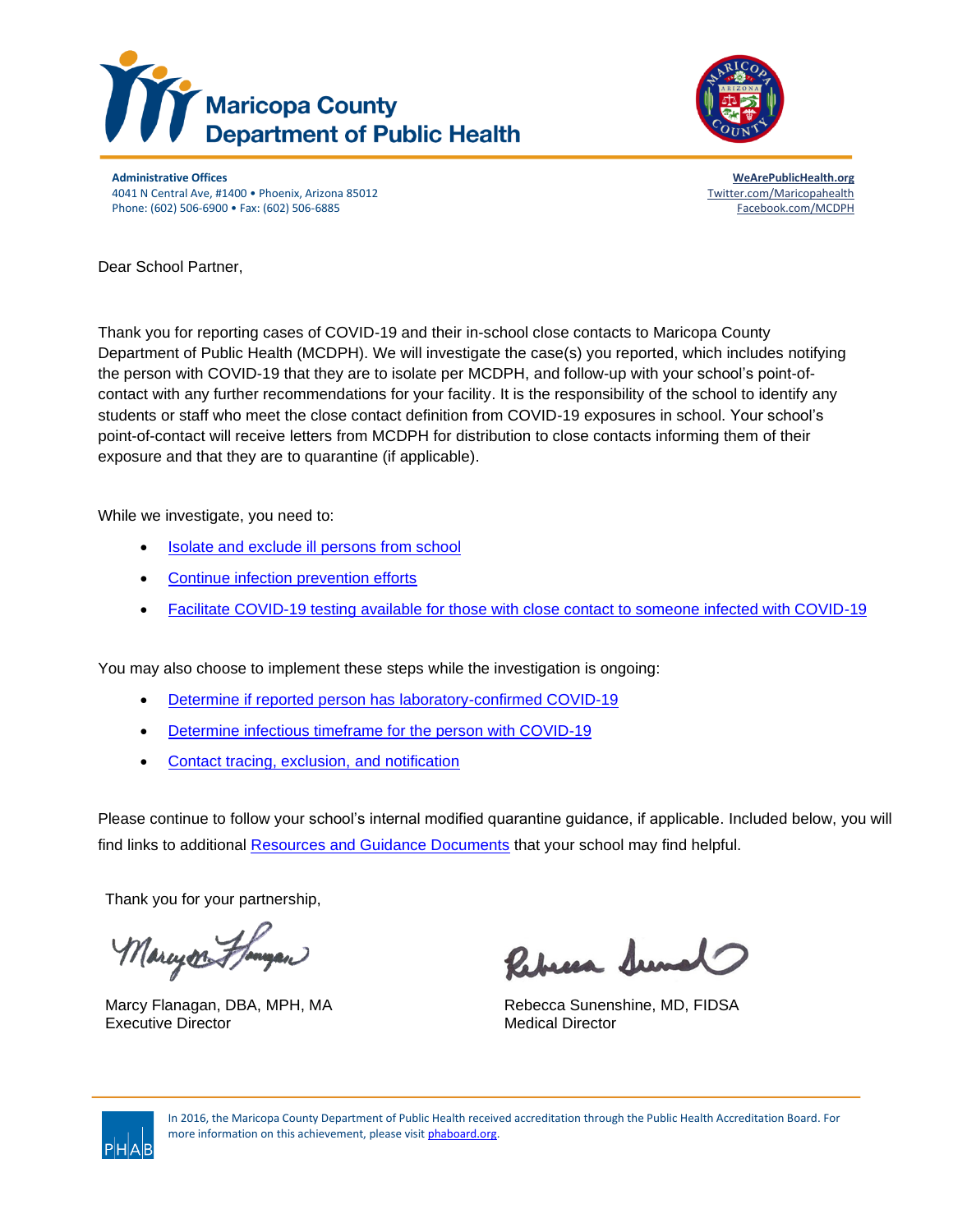

## **ISOLATE & EXCLUDE ILL PERSONS FROM SCHOOL**

| <b>Public health goal</b>       | Isolate ill person from others to prevent transmission of potential<br>communicable infection to susceptible people.        |
|---------------------------------|-----------------------------------------------------------------------------------------------------------------------------|
| <b>Question to ask yourself</b> | Are school-associated persons reporting positive COVID-19 testing<br>and/or symptoms consistent with COVID-19 <sup>*?</sup> |

#### **Checklist for next steps:**

- $\Box$  Per MCDPH, a person with COVID-19 or symptoms consistent with COVID-19<sup>\*</sup> are to be excluded from the facility until they have completed the isolation period outlined in [MCDPH Home Isolation](https://www.maricopa.gov/DocumentCenter/View/58863/Home-Isolation-Guidelines?bidId=)  [Guidance.](https://www.maricopa.gov/DocumentCenter/View/58863/Home-Isolation-Guidelines?bidId=)
- $\Box$  If any staff or student develops any symptoms consistent with COVID-19<sup>\*</sup> that are not known to be a part of a chronic condition (i.e., asthma, allergies) while at school, they are to:
	- $\Box$  Be separated from other staff/students and excluded from the facility as soon as a parent/guardian can pick them up.
	- $\Box$  Remain excluded from the facility, including in-person school and extracurriculars, until they have completed the isolation period outlined in the [MCDPH Home Isolation Guidance,](https://www.maricopa.gov/DocumentCenter/View/58863/Home-Isolation-Guidelines?bidId=) which is based on symptoms and COVID-19 test results
- $\Box$  Report cases of COVID-19 (i.e., those who report positive test results to the school) to MCDPH by filling out the [Online School Reporting Survey.](https://maricopasneb.co1.qualtrics.com/jfe/form/SV_d51wyxC8wp8ozfD)
	- $\Box$  Please be sure to include your facility's information on the survey report.
	- $\Box$  MCDPH will investigate the case(s), which includes notifying the person with COVID-19 that they are to isolate per MCDPH, and follow-up with your school's point-of-contact with any further recommendations for your facility.
- $\Box$  Isolation and quarantine authority are delegated to the local health jurisdiction as outlined in Arizona Administrative Code and Arizona Revised Statutes. (For additional information please see [AAC 36-624](https://www.azleg.gov/viewdocument/?docName=https://www.azleg.gov/ars/36/00624.htm) and [ARS R9-6-361.](https://apps.azsos.gov/public_services/Title_09/9-06.pdf))

\*Please note that symptoms consistent with COVID-19 include:

Fever or chills

Sore throat

• Cough

- Headache
- Muscle pain/body aches
- New loss of taste or smell
- Shortness of breath or difficulty breathing
- Congestion or runny nose • Nausea or vomiting
- Diarrhea
- Fatigue (not as a sole symptom in the school setting)

Please continue to check the [CDC website](https://www.cdc.gov/coronavirus/2019-ncov/symptoms-testing/symptoms.html) for the most up-to-date list of symptoms of COVID-19.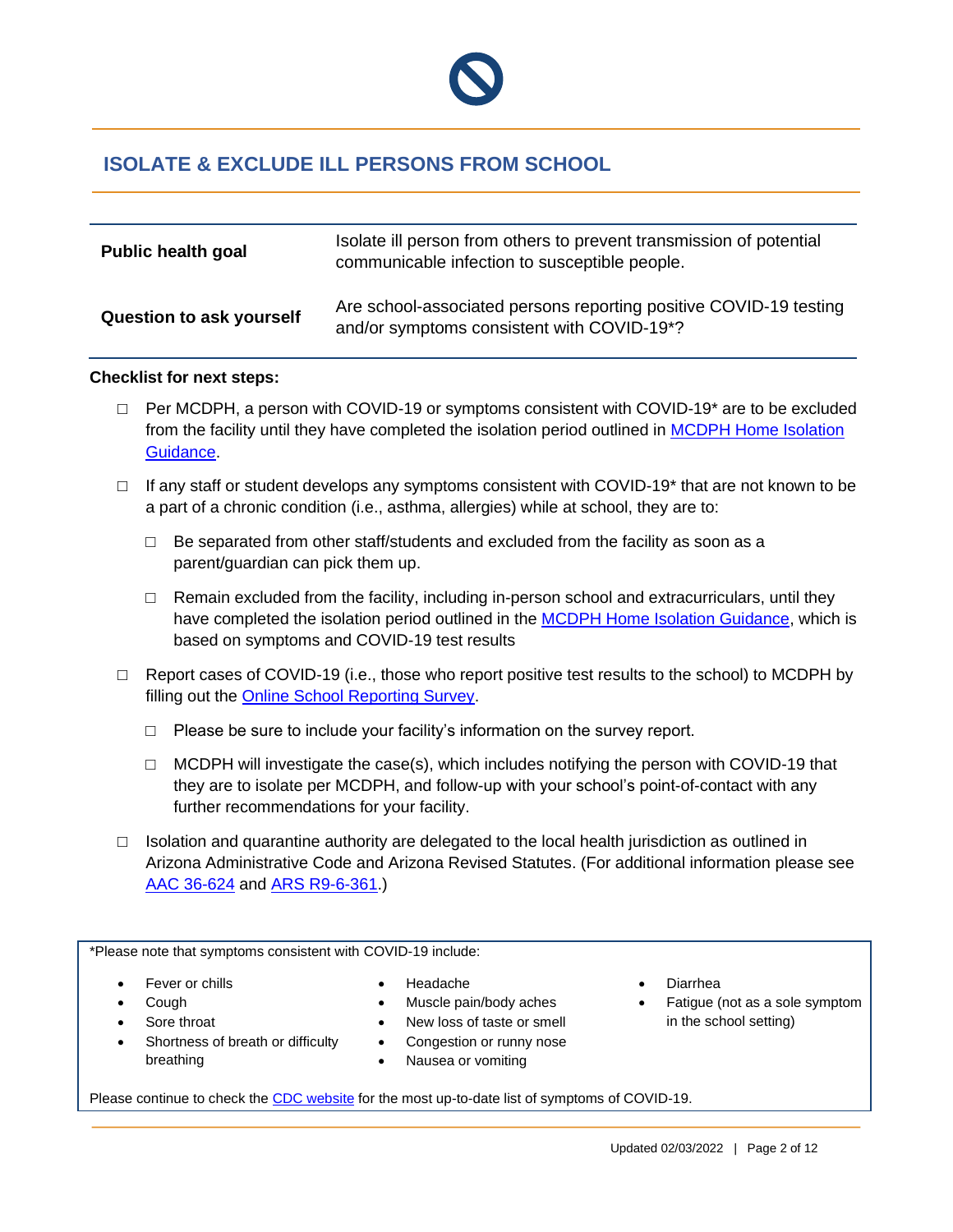

## **DETERMINE IF REPORTED PERSON HAS LAB CONFIRMED COVID-19**

| <b>Public health goal</b> | Confirm that you are acting on a true case by reporting to public<br>health. Verify the lab evidence.                                              |  |  |
|---------------------------|----------------------------------------------------------------------------------------------------------------------------------------------------|--|--|
| Questions to ask yourself | 1. Does the student/staff have a diagnostic laboratory result?<br>2. Do you have all the lab report information needed to report<br>case to MCDPH? |  |  |

#### **Background on diagnostic laboratory results:**

There are 2 types of tests that are considered **diagnostic** (i.e., detects an active case that may be infectious to others) for an acute COVID-19 (SARS-CoV-2) infection.

- 1. **PCR test**: This COVID-19 test detects genetic material (RNA) of the virus.
	- Typical specimens tested include nasal swab, nasopharyngeal (NP) swab, sputum or saliva
	- Turnaround time ranges from 15 minutes to 2-3 days
- 2. **Antigen test**: This COVID-19 test detects certain proteins in the virus. (e.g., Abbott BinaxNOW and BinaxNOW at-home tests)
	- Typical specimen tested is a nasal swab
	- Turnaround time is approximately 15 minutes

HELPFUL NOTE: While they sound similar, antigen tests are not the same as antibody tests. Antibody, or "serology," tests are used to detect a past infection with COVID-19 and require a blood sample to detect the presence of antibodies. Antibody tests are **not** designed to detect an active infection of the virus and should **not** be used for diagnostic purposes.

### **Checklist for collecting and reviewing the lab information:**

 $\Box$  Ask the parent/staff to share a copy of the lab report to aid you in confirming the test type, specimen used, test result, and specimen collected date. If the test used was an at-home rapid antigen, consider requesting a picture of the test to help verify the results.

HELPFUL NOTE: You may see variations of wording for a positive test including *positive* or *detected.* See examples on page 4.

**If you are unable to verify the lab result, you may elect to await MCDPH's full investigation prior to moving on to the next steps OR you may proceed with next steps using the unconfirmed report, should your administration choose to do so. Please note that proceeding with notification and exclusion using unconfirmed reports may result in unneeded quarantine and a requirement for the school to follow up with those individuals.**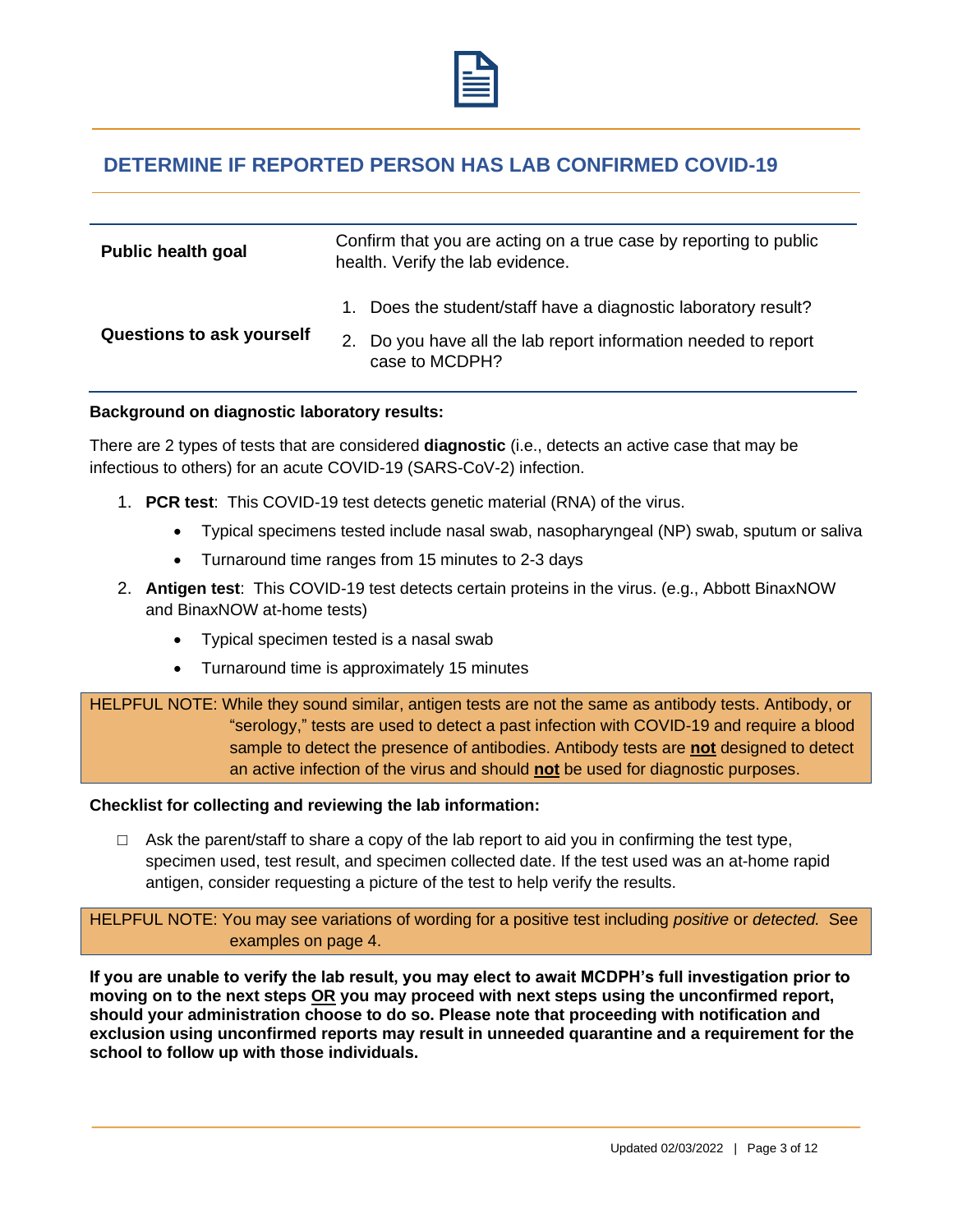

## **DETERMINE IF REPORTED PERSON HAS LAB CONFIRMED COVID-19**

#### **RESOURCE: Reading a laboratory report**

Laboratories report results differently. When you are reviewing a lab result, look for the following 6 key fields. Below are examples of the results that would correspond with a confirmed laboratory result.

- *1. Patient name*
- *2. Date collected*
- *3. Specimen type – Nasopharyngeal, nasal swab, sputum, saliva, or respiratory*
- *4. Test performed – SARS-CoV-2 PCR, NAA+ probe (PCR), Abbot ID NOW (PCR), or BinaxNOW (antigen)*
- *5. Result – Positive, Detected, or Reactive*
- *6. Reference range (Indicates what a normal result would be) - Negative, Undetected, Non-reactive, Blank*

#### **Examples of COVID-19 laboratory confirmed reports**

Case example 1. Positive PCR from a saliva specimen; reference range is blank

| Diagnostic Specimen Type: Saliva<br>Test Result Date: 10/14/2020<br>Laboratory Test: | Date Collected: 10/13/2020<br>Test Performed: 94845-5 ABCTL-Saliva-SARS-CoV-2 PCR () |  |
|--------------------------------------------------------------------------------------|--------------------------------------------------------------------------------------|--|
| <b>Result: Positive</b>                                                              |                                                                                      |  |
| Notes:<br><b>Specimen Notes: Type: Saliva;</b><br><b>Reference Range:</b>            |                                                                                      |  |

Case example 2. Positive PCR from a nasopharyngeal swab; result = detected; reference range = undetected

| Diagnostic Specimen Type: Nasopharyngeal swab<br>Test Result Date: 10/15/2020<br>Laboratory Test: |  | Date Collected: 10/14/2020                                                    |
|---------------------------------------------------------------------------------------------------|--|-------------------------------------------------------------------------------|
|                                                                                                   |  | Test Performed: 94500-6 SARS-CoV-2 RNA Resp QI NAA+probe (SARS-CoV-2 RNA PCR) |
| Result: 260373001 Detected SCT                                                                    |  |                                                                               |
| Notes:<br><b>Specimen Notes:</b>                                                                  |  |                                                                               |
| <b>Reference Range: Undetected</b>                                                                |  |                                                                               |

Case example 3. Positive antigen (Quidel Sofia) from a nasal swab; result = positive; reference range = blank

| Diagnostic Specimen Type: Nasal Swab                                   |  |                                                          | Date Collected: 11/09/2020 |
|------------------------------------------------------------------------|--|----------------------------------------------------------|----------------------------|
| Test Result Date: 11/09/2020                                           |  |                                                          |                            |
| Laboratory Test:                                                       |  |                                                          |                            |
|                                                                        |  | Test Performed: 95209-3 Quidel Sofia SARS Antigen FIA () |                            |
| Result: <b>Positive</b>                                                |  |                                                          |                            |
| Notes:<br>Specimen Notes: Type: Nasal Swab;<br><b>Reference Range:</b> |  |                                                          |                            |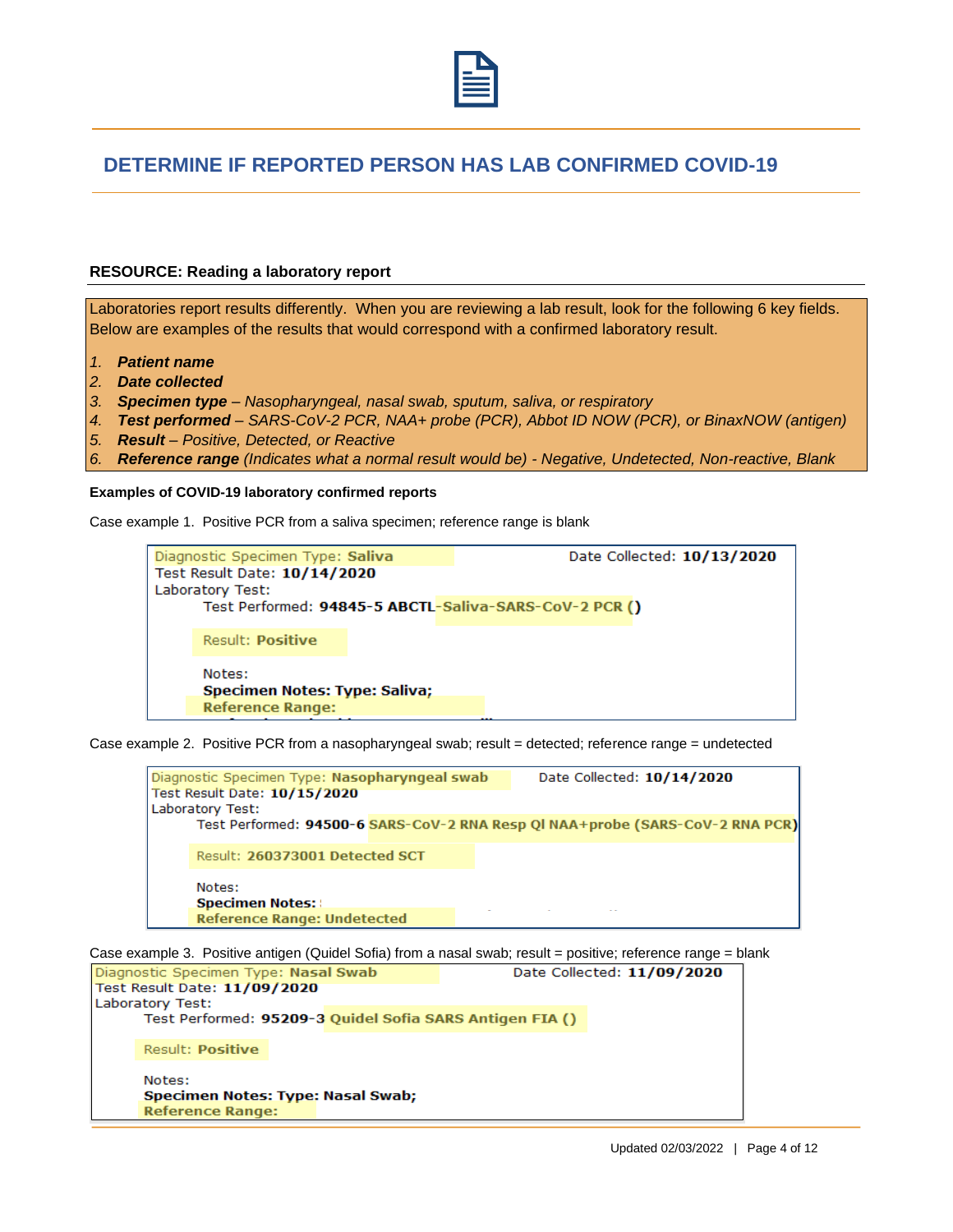

## <span id="page-4-0"></span>**DETERMINE INFECTIOUS TIMEFRAME FOR PERSON WITH COVID-19**

| <b>Public health goal</b> | Determine when the positive person was infectious and whether<br>there was a school exposure.      |
|---------------------------|----------------------------------------------------------------------------------------------------|
| Question to ask yourself  | Was the person with lab-confirmed COVID-19 on the school<br>campus during their infectious period? |

#### **Background on infectious period:**

A person with COVID-19 is considered infectious from 2 days before their symptom onset (or 2 days before their positive test collection date if they are asymptomatic) until they have completed the time frame outlined in the [MCDPH Home Isolation Guidance.](https://www.maricopa.gov/DocumentCenter/View/58863/Home-Isolation-Guidelines?bidId=)

#### **Checklist for recommended next steps:**

- $\Box$  Utilize the information obtained from staff, parent, or student to help determine the start of the infectious timeframe for the COVID-19 positive person.
	- o Asymptomatic COVID-19 positive person:
		- Subtract two days from test date (date the specimen was collected) for the start date of the infectious timeframe. "Date collected" is on the lab report.
		- Example: A student's lab report confirms a positive PCR test collected on 10/10/21 and the parent confirms the student did not have any symptoms. The start of the infectious timeframe would be 10/8/21.
	- o Symptomatic COVID-19 positive person:
		- Subtract two days from date of first symptom for onset of infectious timeframe.
		- Example: A staff member's lab report confirms a positive antigen test collected on 10/10/21. In speaking with the staff, they report a mild cough starting on 10/6/21. The start of the infectious timeframe would be 10/4/21.
- $\Box$  Utilize the [MCDPH Home Isolation Guidance](https://www.maricopa.gov/DocumentCenter/View/58863/Home-Isolation-Guidelines?bidId=) and [Isolation Guidance Tool,](https://maricopasneb.co1.qualtrics.com/jfe/form/SV_3wLf31Anb2yNAUZ) to help determine how long the COVID-19 positive person must be excluded per Public Health. The flow chart on the Isolation Guidance can be helpful to determine when the isolation period is complete, and the person would no longer be considered infectious.
- $\Box$  Utilize your attendance records and staff/parent information to determine if the person attended during the infectious timeframe and what classes/activities they attended.
- $\Box$  Isolation and quarantine authority are delegated to the local health jurisdiction as outlined in Arizona Administrative Code and Arizona Revised Statutes. (For additional information please see [AAC 36-624](https://www.azleg.gov/viewdocument/?docName=https://www.azleg.gov/ars/36/00624.htm) and [ARS R9-6-361.](https://apps.azsos.gov/public_services/Title_09/9-06.pdf))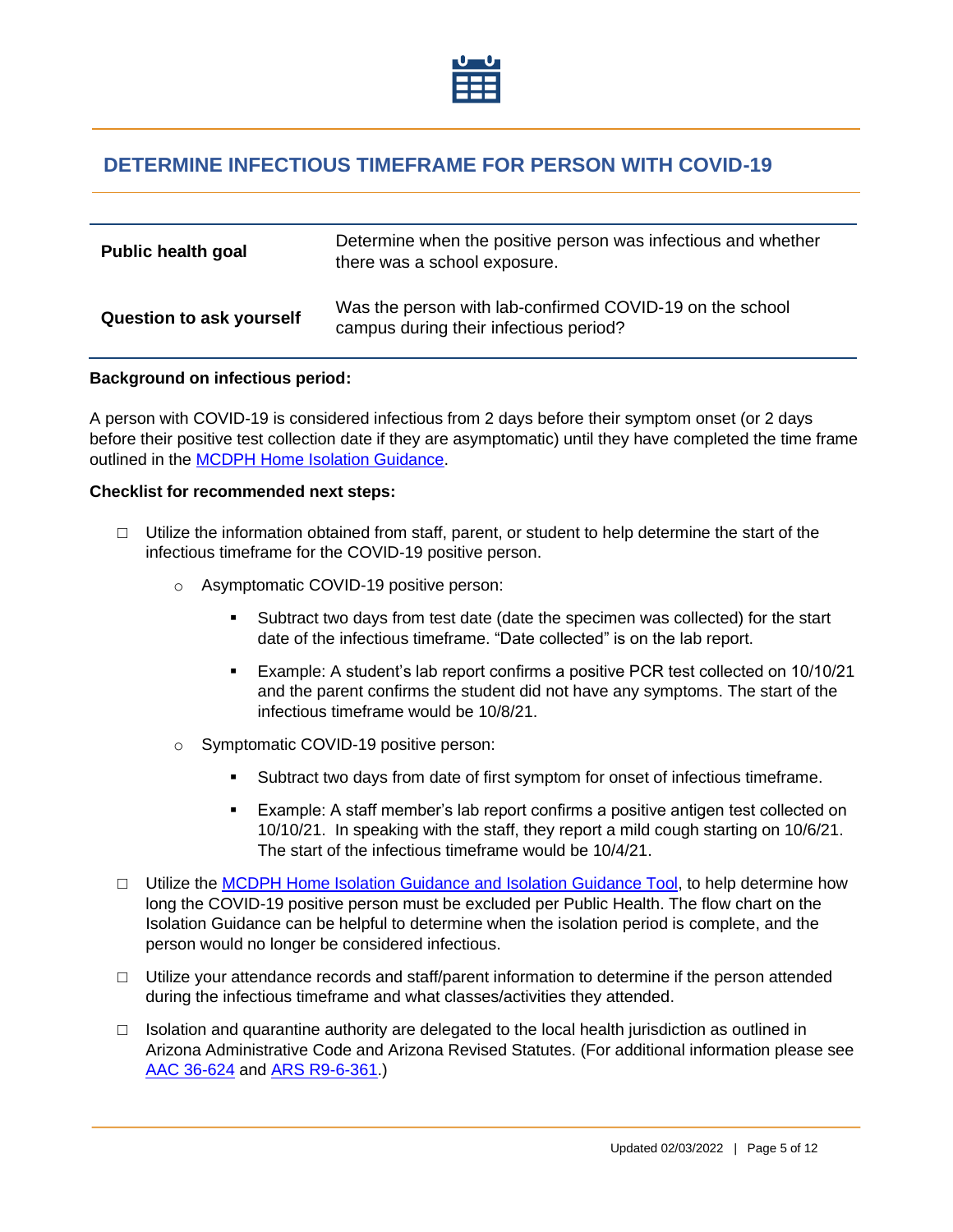

## <span id="page-5-0"></span>**CONTACT TRACING, EXCLUSION & NOTIFICATION**

| <b>Public health goal</b>        | Determine who was a close contact with the person who tested<br>positive for COVID-19 during the infectious period and exclude<br>them from school to prevent further transmission if they are to<br>quarantine per Public Health. Please follow your school's internal<br>modified quarantine guidance, if applicable. |  |  |
|----------------------------------|-------------------------------------------------------------------------------------------------------------------------------------------------------------------------------------------------------------------------------------------------------------------------------------------------------------------------|--|--|
| <b>Questions to ask yourself</b> | 1. Who are the staff/students who are close contacts to the<br>person with COVID-19?<br>2. How should I notify the close contacts?<br>3. How long do I exclude close contacts from school who are to<br>quarantine per Public Health?                                                                                   |  |  |

### **Checklist for determining who was a close contact to the person with COVID-19:**

- $\Box$  Utilize the COVID-19 positive person's infectious time frame & the classes/activities the person attended while infectious to determine possible exposure dates and locations for your facility.
	- The potential exposure timeframe (timeframe when the COVID-19 positive person attended school while infectious) was from \_\_\_\_\_\_\_\_\_\_\_\_ to \_\_\_\_\_\_\_\_\_\_ in the \_\_\_\_\_\_\_\_\_\_\_\_<br>classroom/ school activity/ sports team. classroom/\_\_\_\_\_\_\_\_\_\_\_\_\_\_\_\_\_\_\_\_\_\_school activity/

**OR**

- Person was NOT on campus and did NOT attend any school activities at any time during the infectious timeframe.
- □ Identify students and staff who are close contacts of the person with COVID-19. **Per CDC**, **ADHS, and MCDPH, a close contact is anyone who was within 6 feet of a person with COVID-19 while infectious for a cumulative total of 15 minutes or more over a 24-hour period.** 
	- **Exception:** In the K-12 school setting**, students who were within 3-6 feet** of an infected student are **not** considered close contacts if **both students** were engaged in consistent and correct use of well-fitting masks at all times. This exception does not apply to teachers, staff, or other adults in the classroom setting.

HELPFUL NOTE: If person with COVID-19 was NOT on the campus at any time during the infectious timeframe, then there is NO exposure to your school and NO need for contact tracing or notification.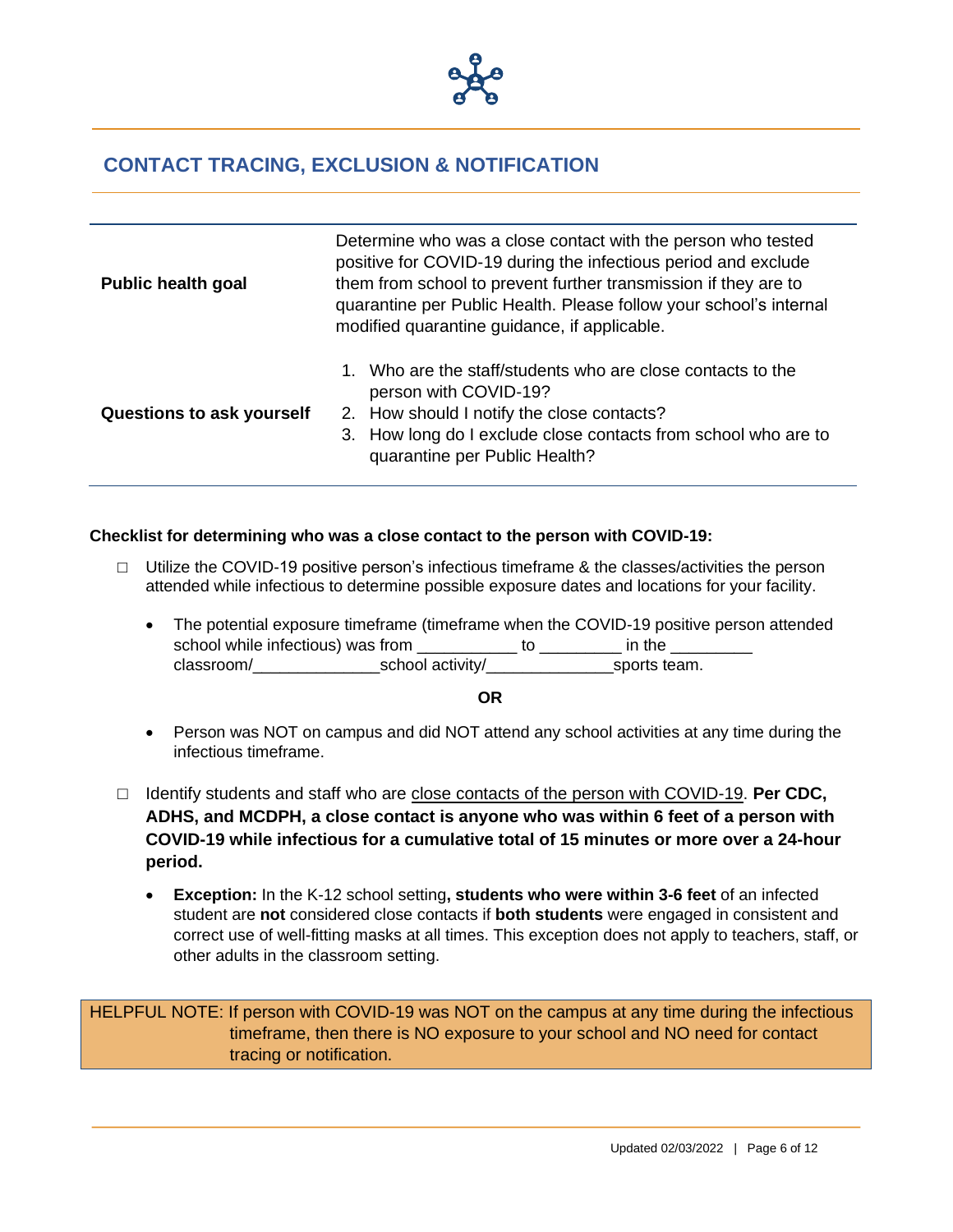

## **CONTACT TRACING, EXCLUSION & NOTIFICATION**

### **If an exposure is determined:**

- $\Box$  As part of the case investigation, send MCDPH a line list of students and staff who are identified as close contacts by filling out the exposed person portion of the [Online School Reporting Survey.](https://maricopasneb.co1.qualtrics.com/jfe/form/SV_d51wyxC8wp8ozfD)
- $\Box$  Once an exposed person line list is received, MCDPH will notify close contacts of their exposure and the requirement to quarantine (if applicable) as well as offer daily quarantine symptom monitoring.
- □ Your school's point-of-contact will receive letters from MCDPH for distribution to close contacts informing them of their exposure and that they are to quarantine (if applicable).

### **Checklist for school notification of all close contacts:**

- $\Box$  Send the MCDPH notification letter on MCDPH letterhead to parents/guardians & staff to inform them of their (their child's) exposure.
	- o Provide them with the [MCDPH Quarantine Guidance](https://www.maricopa.gov/DocumentCenter/View/58864/Quarantine-Guidance-for-Household-and-Close-Contacts?bidId=)
	- o Share information for fully vaccinated persons: [CDC Guidance for When You've Been Fully Vaccinated](https://www.cdc.gov/coronavirus/2019-ncov/vaccines/fully-vaccinated.html)

### **Checklist for determining length of exclusion from campus for close contacts who are to quarantine per Public Health:**

- □ **Per MCDPH, and in accordance with CDC and ADHS guidance, close contacts who are not up to date on their COVID-19 vaccinations or have not had a documented positive test for COVID-19 in the last 90 days are to quarantine at home for up to 10 days.** This includes being excluded from in-person school and extracurricular activities.
- □ Please see MCDPH's [Quarantine Guidance](https://www.maricopa.gov/DocumentCenter/View/58864/Quarantine-Guidance-for-Household-and-Close-Contacts?bidId=) for additional information & exceptions to quarantine
- $\Box$  Isolation and quarantine authority are delegated to the local health jurisdiction as outlined in Arizona Administrative Code and Arizona Revised Statutes. (For additional information please see [AAC 36-624](https://www.azleg.gov/viewdocument/?docName=https://www.azleg.gov/ars/36/00624.htm) and [ARS R9-6-361.](https://apps.azsos.gov/public_services/Title_09/9-06.pdf))

HELPFUL NOTE: The timeframe for quarantine is determined using the LAST day of possible exposure as Day 0, then counting the number of days moving forward.

### **Additional considerations for all close contacts:**

- □ Close contacts can develop COVID-19 for up to 14 days after their last COVID-19 exposure, therefore close contacts should consider getting tested for COVID-19 on or after 5 days from their last exposure, practice physical distancing, and wear a mask for at least 10 days after their last exposure, regardless of COVID-19 vaccination status.
- $\Box$  If a close contact experiences any symptoms consistent with COVID-19, they are to stay home and be evaluated for COVID-19, including getting tested. If a close contact tests positive (or elects not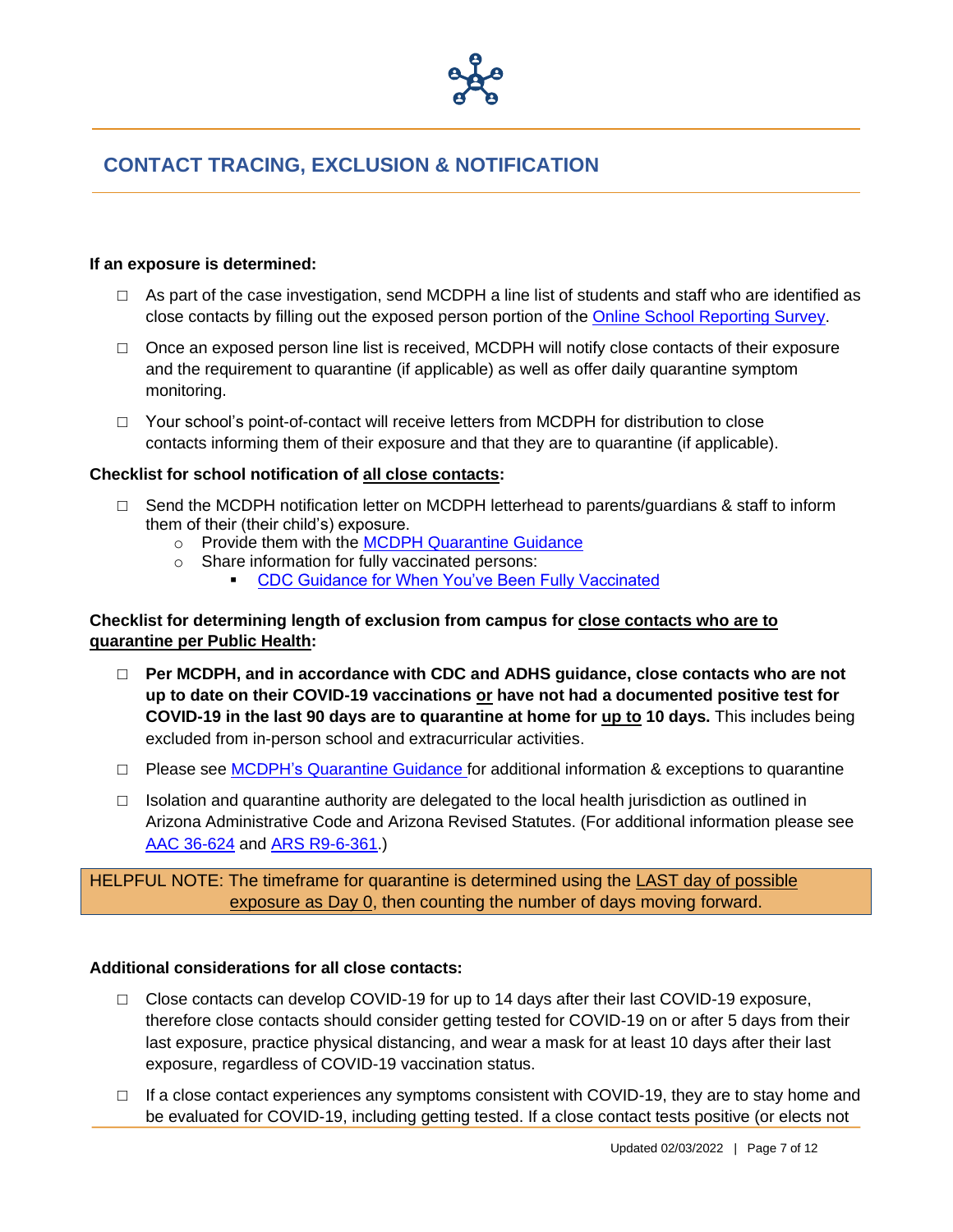

## **CONTACT TRACING, EXCLUSION & NOTIFICATION**

to be tested) for COVID-19 by PCR or antigen test, they are to follow [Maricopa County's Isolation](https://www.maricopa.gov/DocumentCenter/View/58863/Home-Isolation-Guidance?bidId=)  [Guidance.](https://www.maricopa.gov/DocumentCenter/View/58863/Home-Isolation-Guidance?bidId=) People infected with COVID-19 are to isolate at home regardless of vaccination status.

If a school begins the investigation and exclusion process, MCDPH will be concurrently investigating the reported person with COVID-19 and will reach out to the school point-of-contact with the findings of our investigation. If discrepancies are determined between the report and the investigation findings (e.g., person was determined to have a negative test result), then the school will be responsible for reaching back out to the notified persons with the updated information.

If you submitted a list of students and staff who were exposed via the Online School Reporting Survey and later determined there was no exposure, please email [MCDPHcontacttracing@maricopa.gov](mailto:MCDPHcontacttracing@maricopa.gov) to have persons withdrawn from the MCDPH daily quarantine monitoring system.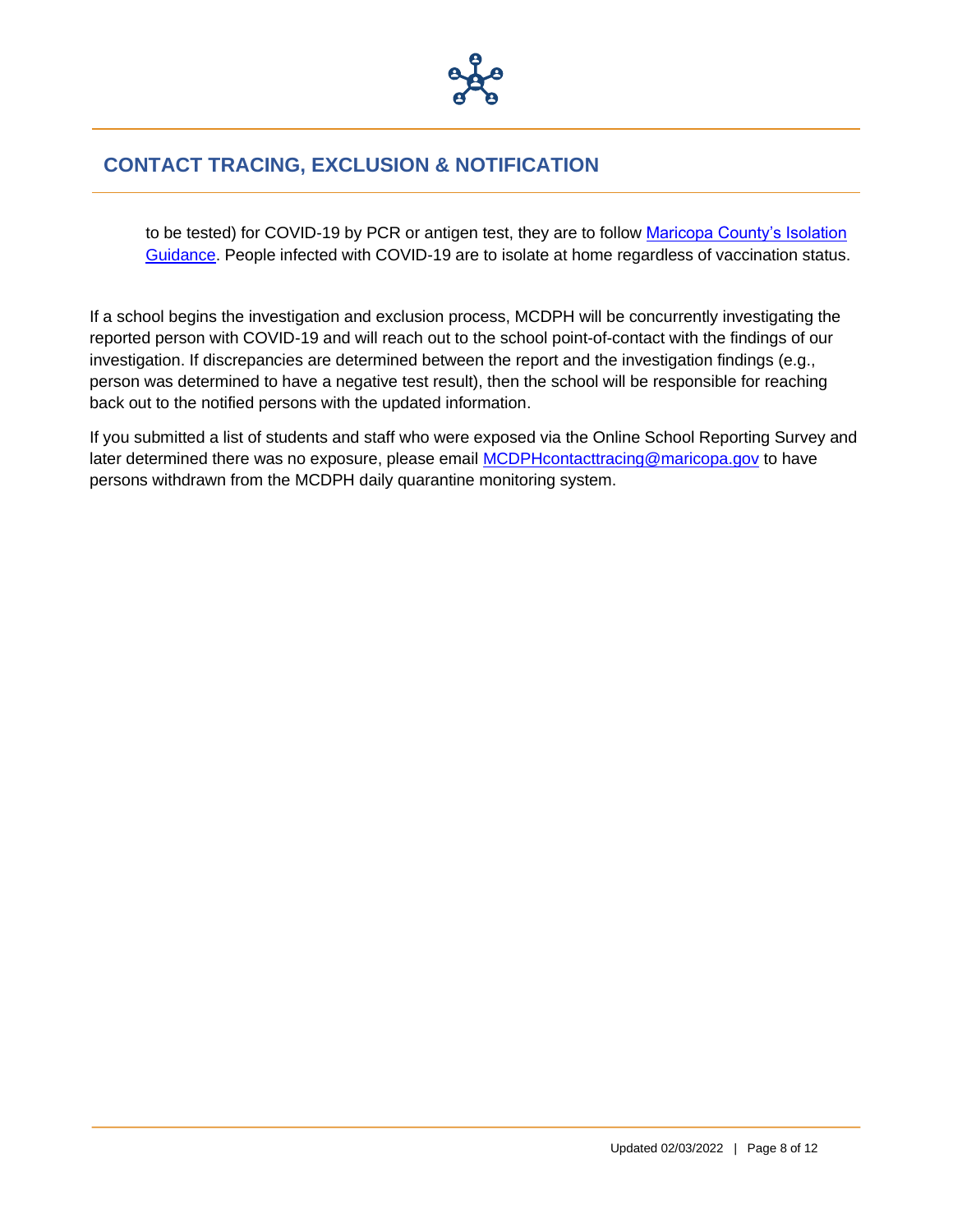

# <span id="page-8-0"></span>**CONTINUE INFECTION PREVENTION EFFORTS**

### **Continue to implement prevention strategies to reduce transmission in schools:**

- □ MCDPH aligns with CDC guidance for COVID-19 Prevention in K-12 Schools. Please see [CDC's Guidance](https://www.cdc.gov/coronavirus/2019-ncov/community/schools-childcare/k-12-guidance.html) for more information.
- □ Promote vaccination Vaccination among all eligible students, teachers, staff, and household members is the most critical strategy to help schools safely resume full operations.
- $\Box$  Consistent and correct mask use MCDPH, in alignment with CDC and ADHS, recommends indoor masking for all individuals age 2 years and older, including students, teachers, staff, and visitors, regardless of vaccination status.
- $\Box$  Physical distancing Maintain at least 3 feet of physical distance between students within classrooms.
- $\Box$  Testing of symptomatic students, staff, faculty, and close contacts Testing (or sending a test home) of people who have any symptom consistent with COVID-19 and those determined to be close contacts.
- $\Box$  Ventilation Improving ventilation is an important COVID-19 prevention strategy that can reduce the number of virus particles in the air. Along with other preventive strategies including wearing a well-fitting, multi-layered mask — bringing fresh outdoor air into a building helps keep virus particles from concentrating inside. This can be done by opening multiple doors and windows, using child-safe fans to increase the effectiveness of open windows, and making changes to the HVAC or air filtration systems.
- $\Box$  Handwashing and respiratory etiquette People should practice handwashing and respiratory etiquette (covering coughs and sneezes) to keep from getting and spreading infectious illnesses including COVID-19. Schools can monitor and reinforce these behaviors and provide adequate handwashing supplies.
- $\Box$  Staying home when sick and getting tested Students, teachers, and staff who have symptoms of infectious illness, such as influenza (flu) or COVID-19, should stay home and be referred to their healthcare provider for testing and care, regardless of vaccination status.
- $\Box$  Contact tracing, in combination with isolation and quarantine Continue to collaborate with state and local health departments to provide information about people diagnosed with or exposed to COVID-19.
- $\Box$  Cleaning and disinfection In general, cleaning once a day is usually enough to sufficiently remove potential virus that may be on surfaces. Disinfecting (using disinfectants on the [U.S.](https://www.epa.gov/coronavirus/about-list-n-disinfectants-coronavirus-covid-19-0)  [Environmental Protection Agency COVID-19 list\)](https://www.epa.gov/coronavirus/about-list-n-disinfectants-coronavirus-covid-19-0) removes any remaining germs on surfaces, which further reduces risk of spreading infection.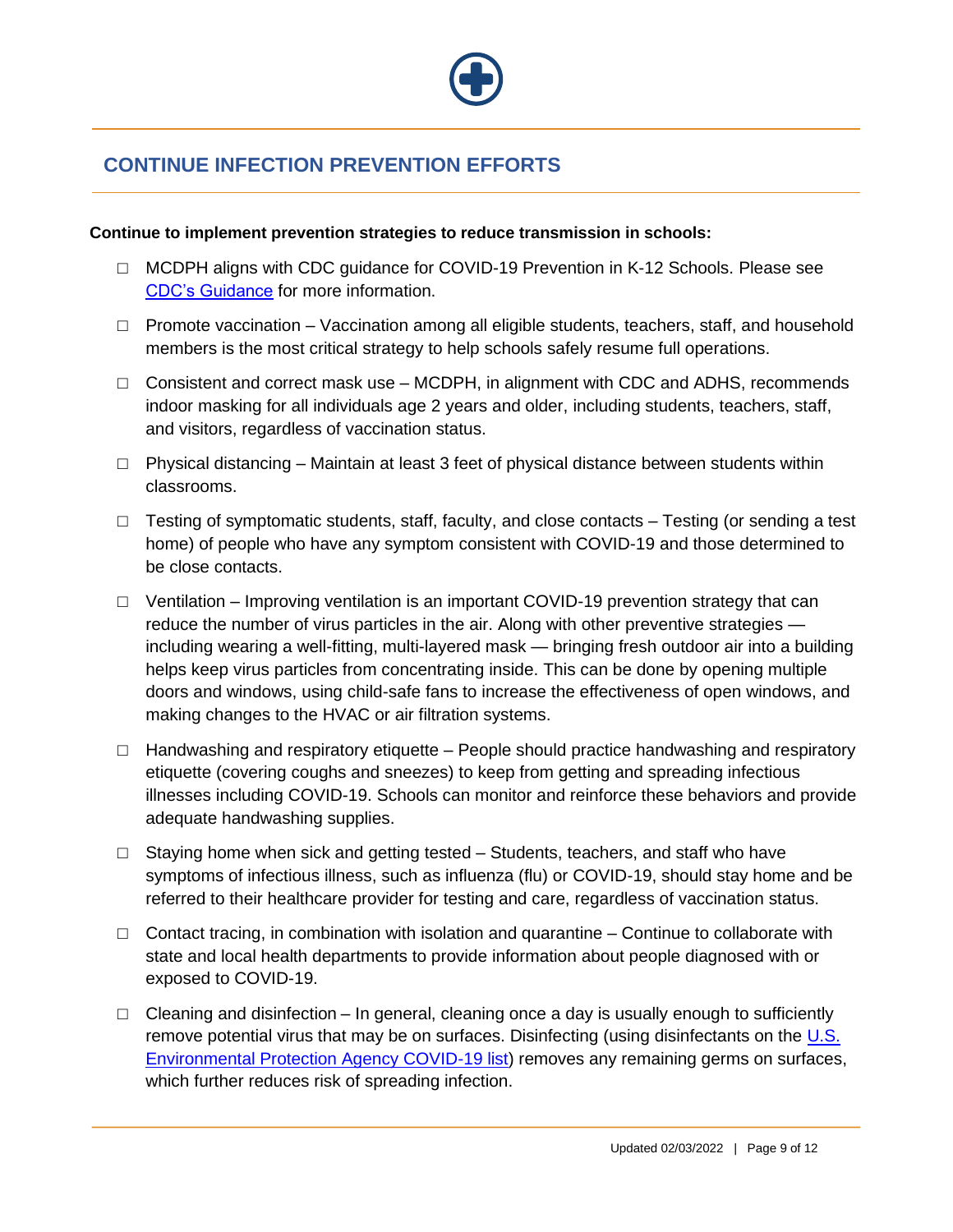## **CONTINUE INFECTION PREVENTION EFFORTS**

- $\Box$  Follow MCDPH and CDC recommendations for school-sponsored sports and extracurricular activities as outlined in CDC's [Guidance for COVID-19 Prevention in K-12 Schools.](https://www.cdc.gov/coronavirus/2019-ncov/community/schools-childcare/k-12-guidance.html)
	- o For more specific sports guidance, refer to: [AIA Return to Activity Guidelines](http://aiaonline.org/files/17051/aia-recommended-guidelines-for-return-to-activity.pdf) & [AIA](http://aiaonline.org/files/17110/fall-2020-sports-modifications.pdf)  [Sport Specific Modifications.](http://aiaonline.org/files/17110/fall-2020-sports-modifications.pdf)

### **Schools should:**

- $\checkmark$  Develop a system to monitor all staff for fever and symptoms consistent with COVID-19<sup>\*</sup>.
- $\checkmark$  Reinforce that staff should not report to work when ill.
- $\checkmark$  Ask employees to report known COVID-19 exposures to the designated personnel.
- $\checkmark$  Strongly consider recommending students, staff, faculty, and visitors wear face masks (cloth or otherwise) while indoors at school.

### **Staff and students should NOT:**

- × Be required to provide a healthcare provider's note if they are sick to confirm their illness or to return to work/school if they have completed the isolation period as outlined in MCDPH Home [Isolation Guidance.](https://www.maricopa.gov/DocumentCenter/View/58863/Home-Isolation-Guidelines?bidId=)
- × Be required to have a negative COVID-19 test to return to work/school.

\*Please note that symptoms consistent with COVID-19 include:

- Fever or chills
- Cough
- Sore throat
- Shortness of breath or difficulty breathing
- Headache
- Muscle pain/body aches
- New loss of taste or smell
- Congestion or runny nose
	- Nausea or vomiting
- Diarrhea
- Fatigue (not as a sole symptom in the school setting

Please continue to check the [CDC website](https://www.cdc.gov/coronavirus/2019-ncov/symptoms-testing/symptoms.html) for the most up-to-date list of symptoms of COVID-19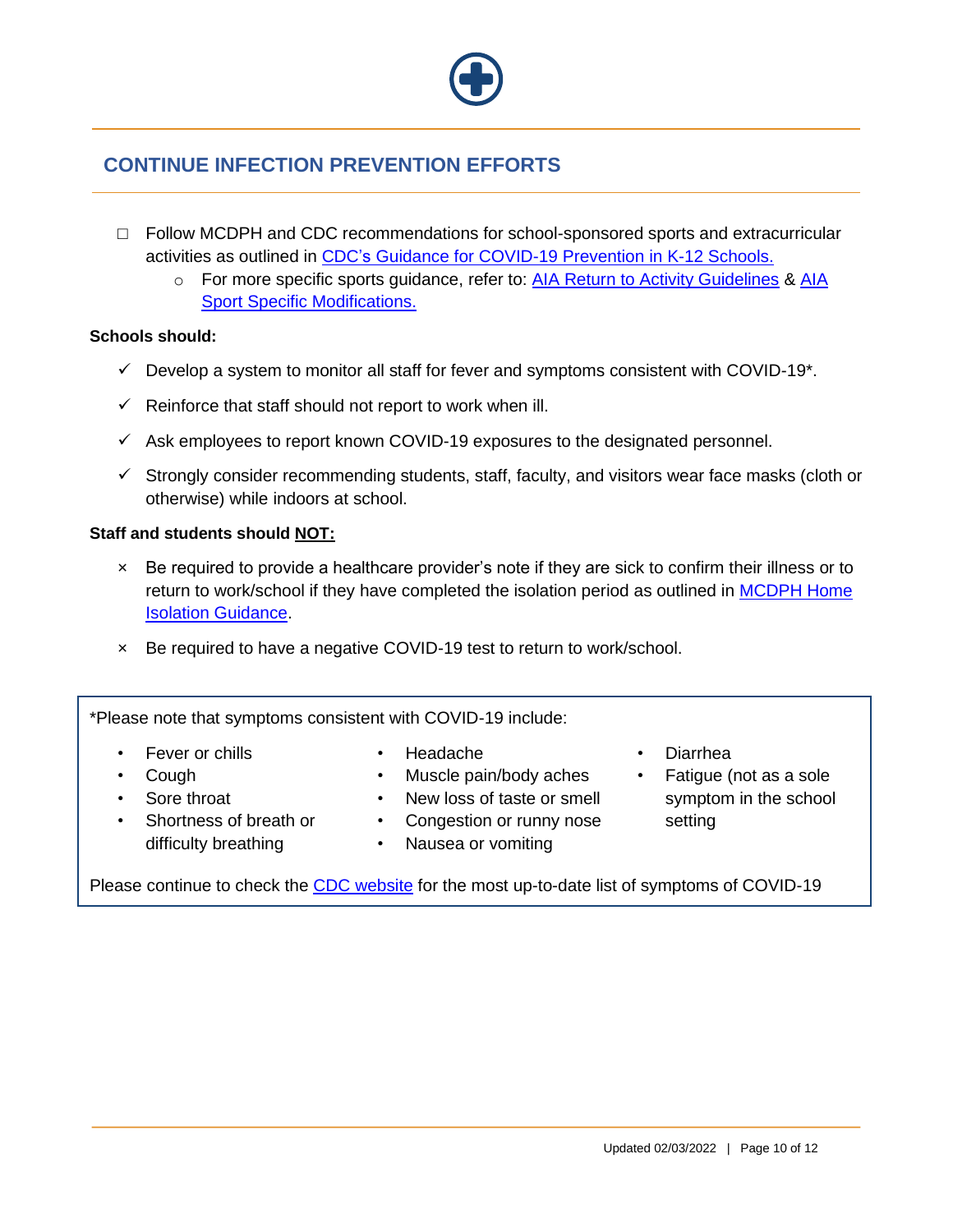

# <span id="page-10-0"></span>**COVID-19 TESTING AVAILABLE FOR SYMPTOMATIC PEOPLE & CLOSE CONTACTS**

| <b>Public health goal</b>       | 1) Identify others who might be ill, exclude them from in-person<br>learning, and offer them COVID-19 testing; and 2) Identify close<br>contacts and offer them testing to ensure they are not infected and<br>end quarantine when criteria are met per MCDPH Quarantine<br><b>Guidance</b> |
|---------------------------------|---------------------------------------------------------------------------------------------------------------------------------------------------------------------------------------------------------------------------------------------------------------------------------------------|
| <b>Question to ask yourself</b> | Do we have additional symptomatic or asymptomatic people in our<br>school community who are infected with COVID-19?                                                                                                                                                                         |

In order to support our schools with testing requests from students/staff who have symptoms consistent with COVID-19\* or have been in contact with a COVID-19 positive person, Arizona Department of Health Services (ADHS) and Maricopa County Department of Public Health (MCDPH) have worked to develop a system to supply schools with BinaxNOW Self-Tests for the rapid detection of COVID-19 in K-12 students and staff. This testing program augments resources already available in the community and in schools including existing BinaxNOW testing initiatives, pooled testing provided through ADHS, and community testing events and sites such as retail pharmacies.

Schools can now order these test kits through the MCDPH resource request tool (PPE maricopa.gov).

Please refer to the following documents for additional information:

- BinaxNOW [Antigen Self-Test Guidance Letter for Schools](https://www.maricopa.gov/DocumentCenter/View/70466/BinaxNOW-Antigen-Self-Test-Intro-Letter)
- [BinaxNOW Antigen Self-Test Instructions \(English/Spanish\)](https://www.maricopa.gov/DocumentCenter/View/70533)
- [BinaxNOW Antigen Self-Test Information Sheet for Families and Staff](https://www.maricopa.gov/DocumentCenter/View/70534)

\*Please note that symptoms consistent with COVID-19 include:

- Fever or chills
- Cough
- Sore throat
- Shortness of breath or difficulty breathing
- Headache
- Muscle pain/body aches
- New loss of taste or smell
- Congestion or runny nose
- Nausea or vomiting
- Diarrhea
- Fatigue (not as a sole symptom in the school setting)

Please continue to check the [CDC website](https://www.cdc.gov/coronavirus/2019-ncov/symptoms-testing/symptoms.html) for the most up-to-date list of symptoms of COVID-19

Updated 02/03/2022 | Page 11 of 12